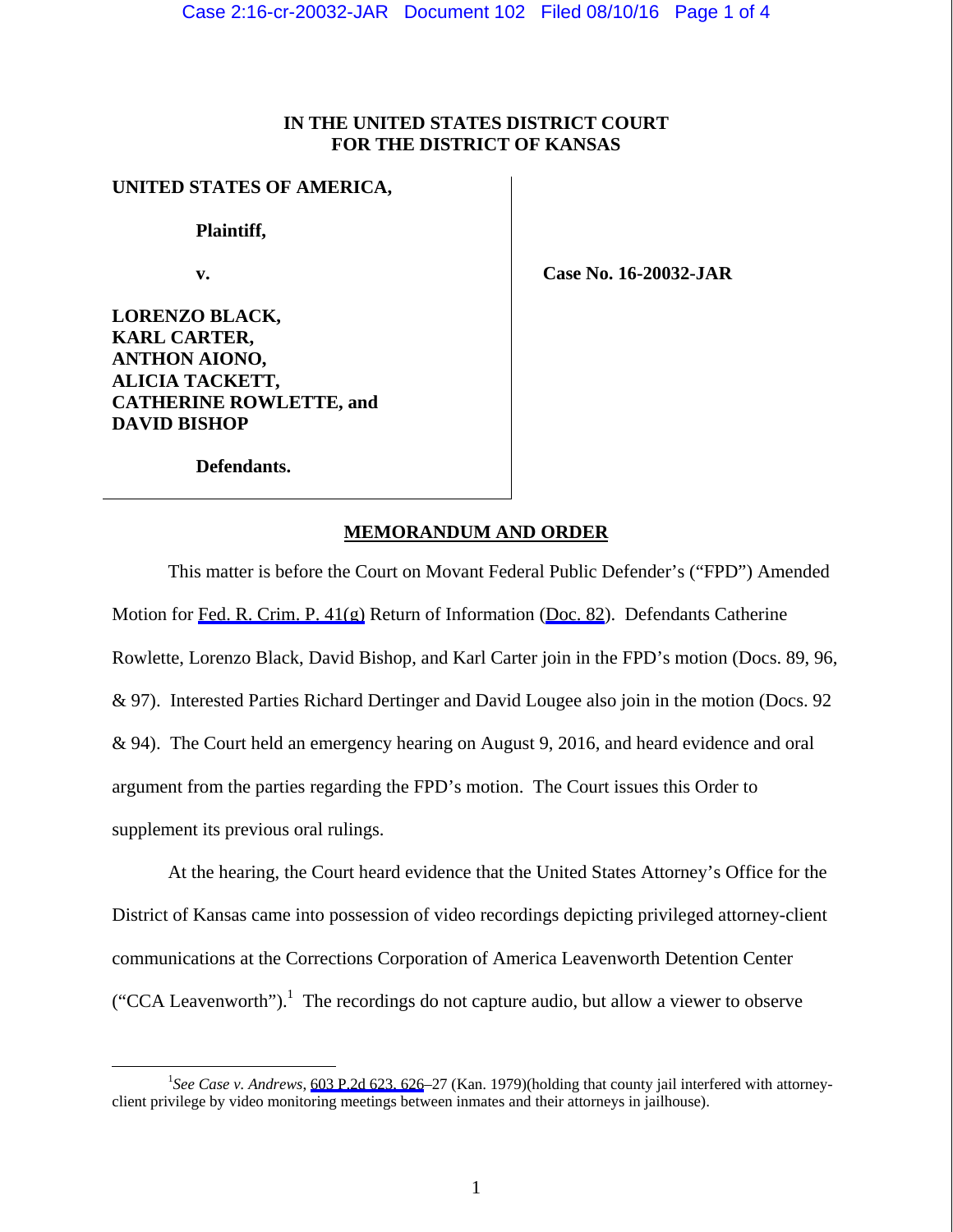### Case 2:16-cr-20032-JAR Document 102 Filed 08/10/16 Page 2 of 4

non-verbal communications in six of CCA Leavenworth's eight attorney-client conference rooms with the assistance of pan and zoom functions. These recordings are contained on at least two of six DVR hard drives that CCA Leavenworth produced in response to a Grand Jury subpoena. The subpoena directed CCA Leavenworth to produce the following:

All video footage or still images currently retained by the Corrections Corporation of America (CCA) depicting any internal or external surveillance video or still image taken between July 2014 and April 12, 2016 at the CCA facility in Leavenworth, Kansas.

Consistent with its oral ruling at the previous hearing, the Court orders the Government to submit to the custody of the Court all originals and copies of DVR hard drives that it received pursuant to the subpoena described above. This order applies to all such hard drives that the Government is aware are in the possession of the United States Attorney's Office or in the possession of law enforcement agents.

 The Court also heard evidence that CCA Leavenworth records outgoing phone calls placed by inmates to their attorneys unless the inmate informs CCA Leavenworth that they are placing a call to counsel.

The Court also heard evidence that other detention facilities in Kansas and Missouri that house federal inmates charged in this District record phone, video and/or face-to-face communications between attorneys and their clients. Accordingly, the Court finds reason to order all detention facilities in Kansas and Missouri, as well as CCA, that house detainees charged in this District, to immediately cease and desist all: (1) audio-visual recording of attorney-client communications in the detention facility; (2) audio recording of attorney-client phone calls; and (3) audio-visual recording of attorney-client videoconference calls. The Court further finds reason to order the detention facilities described above to submit written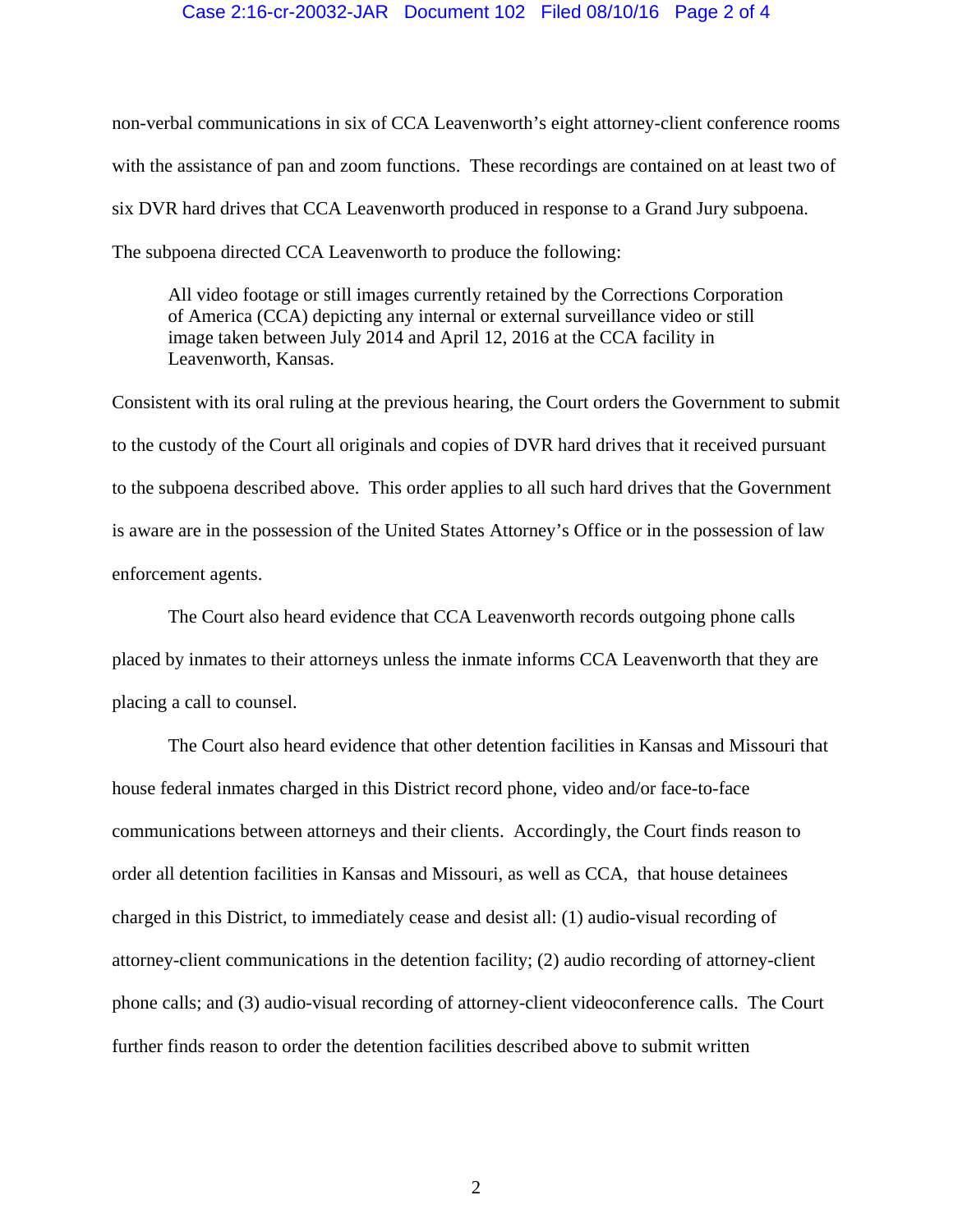### Case 2:16-cr-20032-JAR Document 102 Filed 08/10/16 Page 3 of 4

confirmation to the United States Marshal ("USM") for the District of Kansas that the facilities are not recording any type of attorney-client communications.

The Court also finds reason to direct the USM give the USM for the Western District of Missouri notice of this Court's Order, as it is likely that detainees from that court are housed in some or all of the same facilities that detainees from this Court are housed.

 The Court reserves the right to modify this Order at a later date in the event it is satisfied that the facilities described above have systems that are capable of appropriately *monitoring* (for safety reasons) but *not audio or video recording* attorney-client communications.

 The parties jointly request the appointment of a special master to segregate all recordings of attorney-client communications from the remainder of the recordings submitted pursuant to the Grand Jury subpoena. The record remains open as to the appointment of a special master. The Court sets a hearing for Tuesday, August 16, 2016 at 1:30 p.m. to determine the appointment and scope of work of a special master in this case.

**IT IS THEREFORE ORDERED BY THE COURT** that the Government shall submit to the Court all originals and copies of DVR hard drives containing recordings of attorney-client communications that the Government is aware are in the possession of the United States Attorney's Office for the District of Kansas or in the possession of law enforcement agents.

**IT IS ORDERED BY THE COURT** that all detention facilities in Kansas and Missouri, as well as CCA, that house detainees charged in the United States District Court for the District of Kansas immediately **CEASE AND DESIST**: (1) audio-visual recording of attorney-client communications in the detention facility; (2) audio recording of attorney-client phone calls; and (3) audio-visual recording of attorney-client videoconference calls.